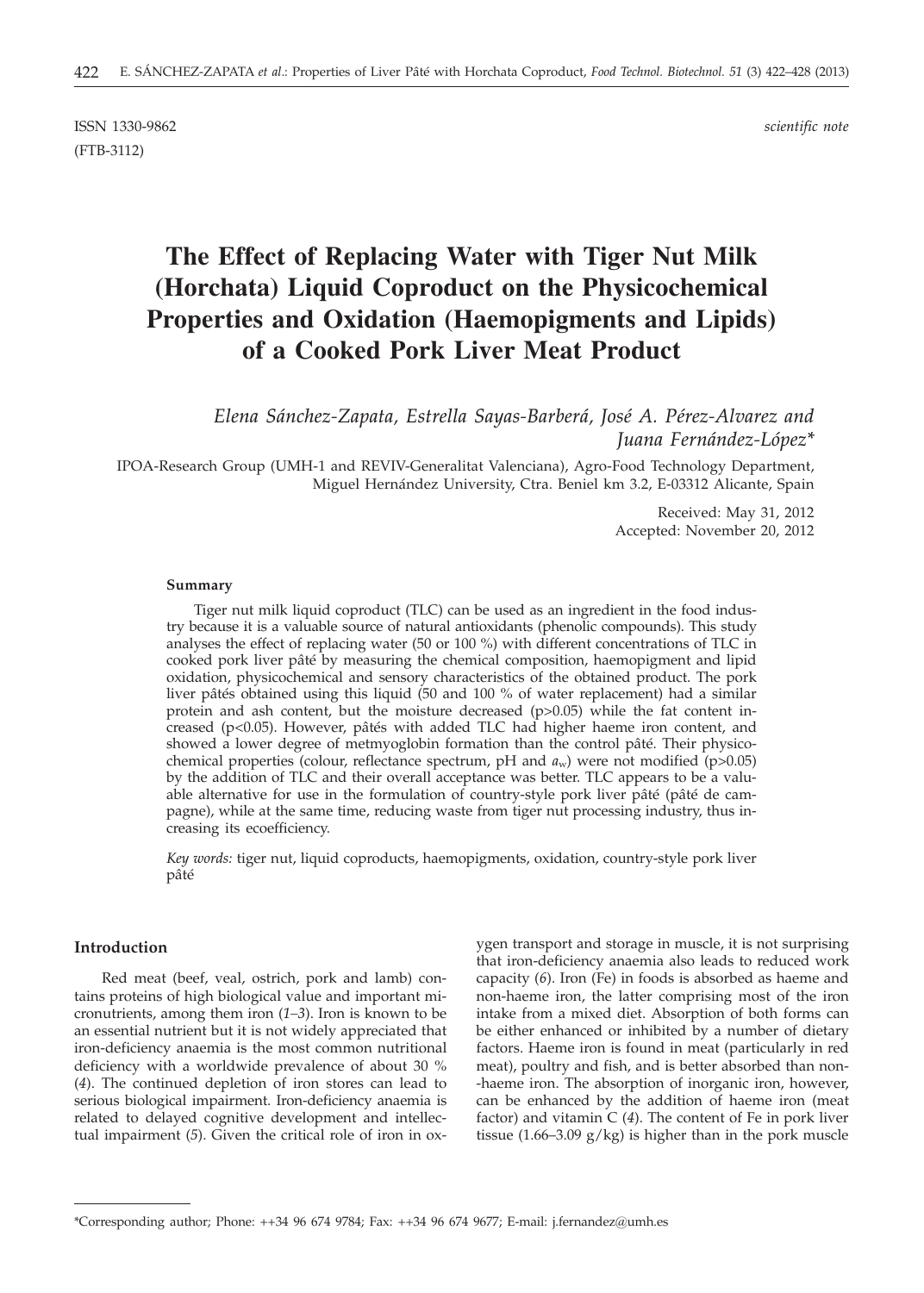tissue (0.1–0.28 g/kg) (*3*), making liver a good nutritional source of iron.

Country-style pork liver meat product, also known as pâté de campagne, is made from pieces of liver (usually from duck, goose or pork), adipose tissue and muscle and is available in terrines, tins, casings or vacuum packs. In liver pâtés in general, lipid oxidation is one of the primary mechanisms associated with quality deterioration (*7*). Indeed, this product is very susceptible to oxidation because it is highly processed, with high fat levels and high iron content (from the liver), but with a low content of natural antioxidants (*7*).

There is a growing demand for natural food products, due to possible negative effects of synthetic food additives on human health and to the increased consumer perception of this problem in recent years (*8*). New references can be found every day in the scientific literature to the beneficial effects of different ingredients and/or bioactive compounds with functional properties, and it is interesting that many of these functional ingredients are obtained from the coproducts of the agro-food industry itself (*9*). The recovery of effluents for different uses is an interesting practice that can contribute to better management of water resources throughout the world. Tiger nuts or 'chufas' (*Cyperus esculentus*) are tubers mainly used to produce 'horchata de chufa' (tiger nut milk), during the course of which high quantities of coproducts (solids and liquids) are produced (*10*). Tiger nut milk liquid coproduct (TLC) can be used as an ingredient for the food industry, because it is a valuable source of natural antioxidants (phenolic compounds) with important antioxidant properties (mainly its reducing power and ability to inhibit lipid peroxidation). Due to its physicochemical properties, it can be used as a substitute for water added to foods. However, due to its high microbial load, it requires pasteurization prior to the addition to foods (*11*).

The purpose of this study is to analyze the effect of substituting water with different concentrations of tiger nut milk liquid coproduct on the chemical composition, haemopigment oxidation, and physicochemical and sensory characteristics of a cooked liver pork product.

# **Material and Methods**

# *Tiger nut milk liquid coproduct preparation*

The raw material was obtained from a local 'horchata' producer, a member of the Association of Horchata Producers of the Community of Valencia, which oversees the production of horchata (or tiger nut milk) with Protected Designation of Origin (PDO) 'Chufa de Valencia'. Tiger nut milk liquid coproduct (TLC) was obtained using the method described by Sánchez-Zapata *et al.* (*11*). The liquid coproduct was separated from the solid coproduct by filtering and manual pressing through a filter (*d*=0.2 mm, Venex, Ref. V1137, Barcelona, Spain) and stored frozen at -23 °C. Before use in the experiment, it was thawed at 4  $\degree$ C and pasteurized at 80  $\degree$ C for 3 min. The TLC was frozen again because it was used in the country-style pâté formula as ice.

# *Processing of country-style pork liver pâté*

Country-style pork liver pâté was manufactured according to a traditional formula (the percentages of non- -meat ingredients below are related to the total meat content): 25 % pork liver, 75 % pork back fat, and in  $g/kg$ : water (ice) 1.5, whole egg 0.8, sodium chloride 0.18, sodium caseinate 0.15, sodium tripolyphosphate 0.02, sodium ascorbate 0.005, sodium nitrite 0.0015, white pepper 0.02, nutmeg 0.003, laurel 0.003, thyme 0.003 and garlic powder 0.003. This original mixture was used as control sample. Two other batches were prepared according to this formula, but water was substituted with 50 and 100 % TLC (in each batch). Three independent replicates of each batch were prepared.

The products were prepared in the IPOA pilot plant research facilities of Miguel Hernández University (Alicante, Spain) following normal industrial practices. Frozen raw material of animal origin, except the pork back fat, was transferred to the cutter (Tecator 1094 Homogenizer, Tecator AB, Höganäs, Sweden) with the sodium chloride to extract salt-soluble proteins. After chopping, the other ingredients and additives were added. Then, pork back fat, previously divided into 10-cm cubes, was added. This original mixture was split into 3 batches, to two of which TLC was added in different amounts (50 and 100 % of the total water added) and control batch without TLC.

The mixtures were dispensed into aluminium containers and cooked in a convection oven (Balay Activa 505, BSH Electrodomésticos España SA, Pamplona, Spain). The pâtés were kept in the oven until the geometric centre, which corresponds to the thickest part of the product, reached 72 °C. When the endpoint temperature was reached, the pâtés were immediately chilled. After reaching room temperature, the pâtés were stored at 4 °C until analysis (24 h later). Processing was repeated three times with each formulation.

#### *Proximate analysis*

The moisture, ash, protein and fat content were determined by AOAC methods (*12*). Moisture (g per 100 g) was determined by drying 3 g of sample at 100 °C to constant mass. Ashing was performed at 500 °C for 5 h (g of ash per 100 g of sample). Protein (g of protein per 100 g of sample) was analyzed according to the Kjeldahl method. Factor 6.25 was used for conversion of nitrogen to crude protein. Fat (g of fat per 100 g of sample) was calculated by mass loss after a 6-cycle extraction with petroleum ether in a Soxhlet apparatus.

#### *Physicochemical analyses*

#### pH

The pH was measured with a pH meter (pH/Ion 510, Eutech Instruments Pte Ltd., Singapore) in a suspension obtained by blending 15 g of sample with 150 mL of deionized water for 2 min.

#### Water activity

Water activity  $(a_w)$  was measured at 25 °C using a Novasina TH-500 hygrometer (Novasina, Axair Ltd., Pfäffikon, Switzerland).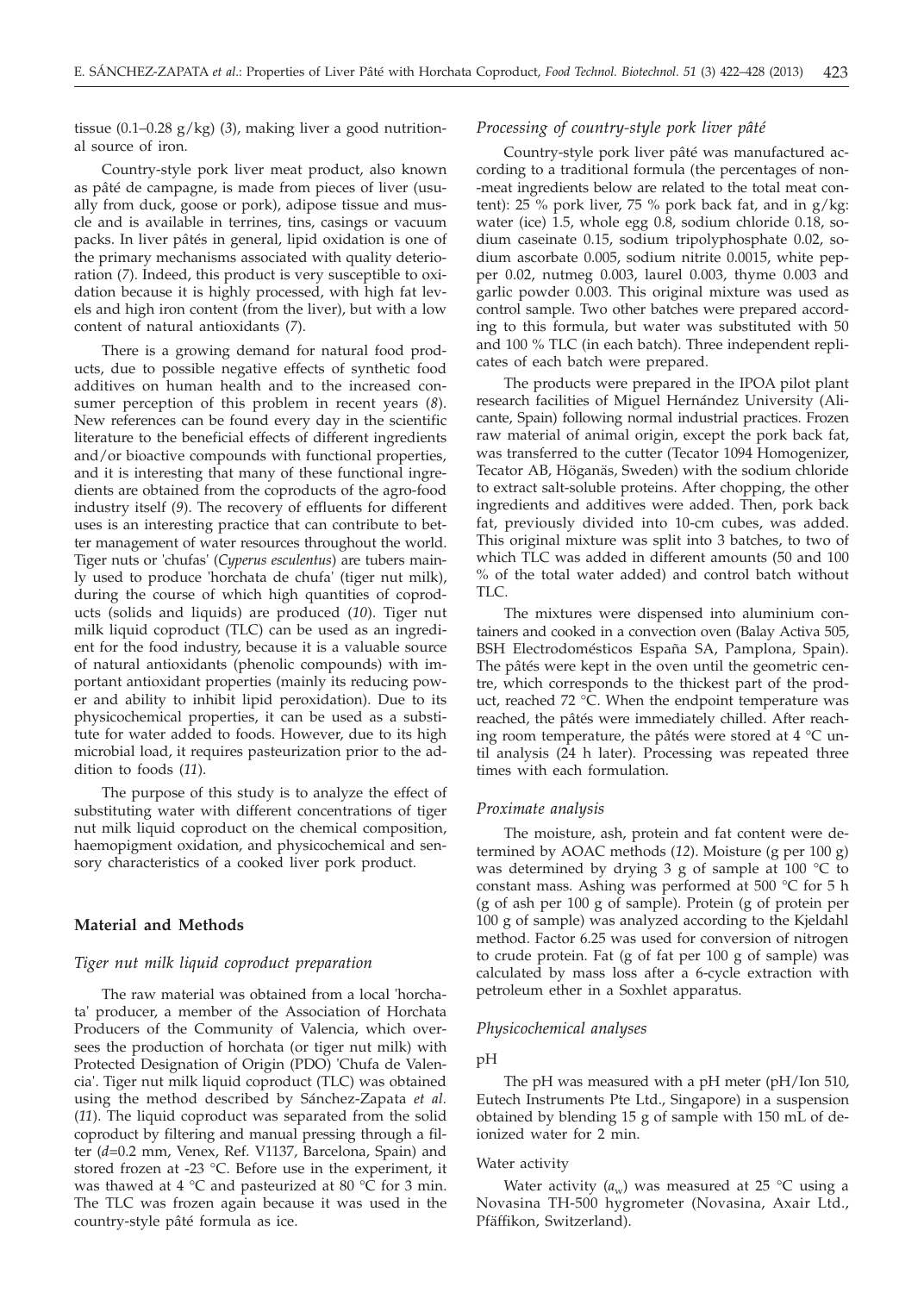Colour determination

Colour was evaluated using a spectrophotometer (CM-2600D, Minolta Camera Co., Osaka, Japan) with illuminant  $D_{65}$ , 10° observer angle, diffuse/O mode, 8 mm aperture of the instrument for illumination and 8 mm for measurement. Colour was described with coordinates: lightness (*L*\*), redness/greenness (*a*\*), and yellowness/blueness  $(b^*)$ . From these coordinates, hue  $(h_{ab})$ and chroma  $(C_{ab}^*)$  were calculated as follows:

$$
h_{ab} = \tan^{-1}b^*/a^* \qquad \qquad \frac{1}{}
$$

$$
C_{ab}^* = (a^{*^2} + b^{*^2})^{1/2} \tag{2/}
$$

The reflectance spectra at every 10 nm between 360 and 740 nm were also obtained. Nine replicate measurements were taken for each sample, following the guidelines for colour measurements of the American Meat Science Association (*13*).

# *Sensorial analysis*

Twenty experienced panellists were recruited from the staff and students of the Miguel Hernández University, Orihuela, Alicante, Spain. Protocols for sensory analysis were approved by the local Ethics Committee for Clinical Research (ECCR Vega Baja Hospital, Orihuela, Alicante). Panellists were chosen on the basis of previous experience in consuming traditional pork liver pâté. Furthermore, a preparatory session was held prior to testing, so that each panel was able to thoroughly discuss and clarify each attribute of the pâté to be evaluated. Testing begun after the panellists had agreed on the descriptors. A quantitative descriptive analysis was carried out (*14*). All sensory work was carried out in the sensory laboratory at the University, which fulfils the requirements of international standards (*15*). During evaluation the panellists sat in private booths under TL 5 fluorescent light (Philips-Ibérica, Madrid, Spain), with an intensity of approx. 350 lux. Rectangular pieces approx. 1.5×2 cm were cut from the centre of each pâté sample, and were served at room temperature (*16*). Each panellist evaluated three replicates of all the formulas; the order of sample presentation was random for each panellist. Spring water was provided between samples to cleanse the palate.

The attributes measured in the pâté samples and their descriptors were as follows: external evaluation: colour intensity (from extremely light to extremely dark) and colour homogeneity (from completely homogeneous to heterogeneous), for odour: from imperceptible to extremely intense, for texture: hardness (from soft to extremely hard) and juiciness (from extremely dry to extremely moist), for taste: fatness (from imperceptible to extremely intense) and flavour (from imperceptible to extremely intense). At the end of the test, the panellists were asked to give a score for overall product liking from 1 to 9.

# *Determination of oxidative parameters of country-style pork liver pâté*

#### Lipid oxidation

Lipid oxidation was assessed by the 2-thiobarbituric acid (TBA) method following the recommendations of Buege and Aust (*17*). TBA reactive substances (TBARS)

values were calculated from a standard curve of malondialdehyde (MA) and expressed as mg of MA per kg of sample.

#### Haemopigment oxidation

Myoglobin (Mb) and metmyoglobin (MMb) were determined according to Krzywicki (*18*). A mass of 5 g of minced product was used to determine the MMb mass fraction in each sample. Myoglobin was extracted with cold 0.04 M phosphate buffer, pH=6.8, with a sample to buffer ratio of 1:10. Samples were homogenized for 15 s with an ULTRA-TURRAX® homogenizer T20 Standard (IKA, Staufen, Germany) at 13 500 rpm. The homogenates were then centrifuged for 30 min at 5000 rpm. The absorbance of the filtered supernatant was read at 525, 572 and 730 nm. Mb was determined using the Krzywicki's formula (*18*):

$$
w(Mb)/(g/kg)=(A_{525\ nm}-A_{730\ nm})\cdot 2.303
$$
  
.5 (dilution factor)

and percentage of MMb was determining using the formula of Krzywicki (*18*):

$$
w(MMb)/\%=1.395-((A_{572 \text{ nm}}-A_{730 \text{ nm}})/\n/(A_{525 \text{ nm}}-A_{730 \text{ nm}}))\cdot 100
$$

Samples were kept on ice at all times during the assay.

The total iron mass fraction was determined in wet- -ashed samples using the ferrozine assay (*19*). Haeme iron was determined using the method of Hornsey (*20*). Total pigments, as acid haematin, were calculated using the formula:

$$
w(\text{total pigment})/(\text{mg/kg}) = A_{640 \text{ nm}} \cdot 680 \quad \text{75/}
$$

Haeme iron was calculated as follows (*21*):

$$
w(\text{haeme iron})/(\text{mg/kg}) = w(\text{total pigment})
$$
·  
6/8.82/100

# *Determination of microbial counts of country-style pork liver pâté*

Serial dilutions of samples were prepared in sterile peptone water for most microbial determinations, and in the De Man, Rogosa, Sharpe (MRS) broth for lactic acid bacteria counts. Total viable counts (TVC) were determined by plating the diluted samples on TVC 3M Petrifilm™ (3M, Maplewood, MN, USA) plates followed by incubation at 35 °C for 48 h, lactic acid bacteria (MRS broth) on TVC 3M Petrifilm™ plates incubated at 37 °C for 48 h under anaerobic conditions, enterobacteria on 3M Petrifilm™ plates incubated at 37 °C for 24 h, and moulds and yeasts on Rose Bengal chloramphenicol agar incubated at 28 °C for 5 days. The results were expressed as log CFU/g.

#### *Statistical analysis*

All tests were carried out in triplicate (4×3=12 samples). Results are expressed as mean values±standard deviation (S.D.). Analysis of variance (ANOVA) was used to determine significant differences (p<0.05) among TLC volume fractions. To assess the differences between the levels of the TLC volume fraction (0, 50 and 100 %), contrasts between mean values (Tukey´s test) were used.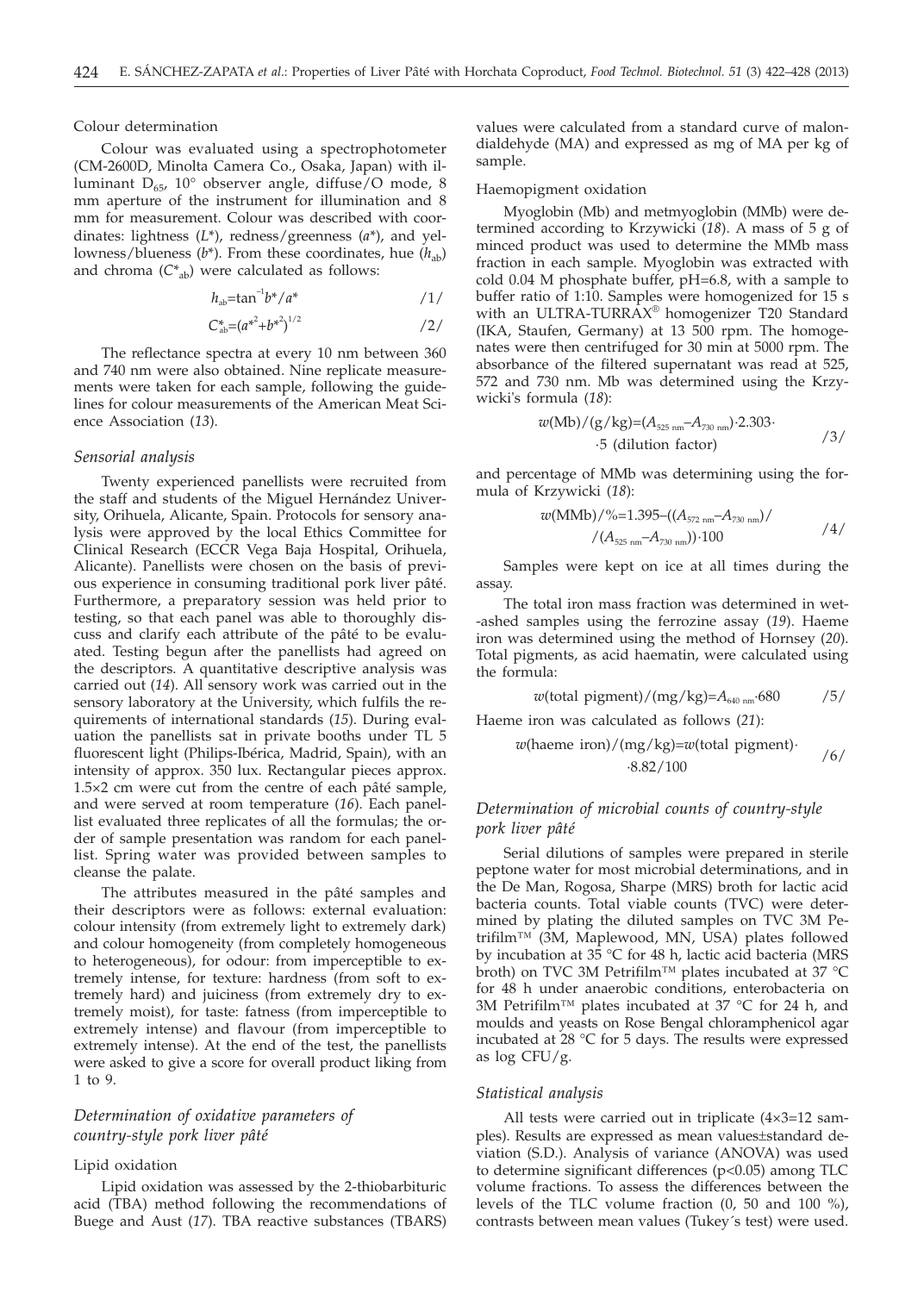All statistical analyses were performed using the SPSS statistics software package (SPSS v. 16.0 for Windows, SPSS Inc., Chicago, IL, USA).

# **Results and Discussion**

# *Proximate composition of country-style pork liver pâté*

Table 1 shows the results obtained for the chemical analysis of the different pâté formulations (0, 50 or 100 % of water replacement with TLC). As can be seen, the moisture content was lower in the samples with added TLC than in the control  $(p<0.05)$ , but no significant differences (p>0.05) were found among the formulations with the TLC. This lower moisture content could be due to the fact that the TLC introduced in the formulations instead of water contained dissolved soluble solids, such as carbohydrates (sugars and starch) (*11*). In TLC, carbohydrates represent about 67.44 % of its dry mass. Similar results were determined by Fernández-López *et al*. (*7*) in pâté.

The high fat content  $(p<0.05)$  of pâtés with TLC (compared to the control without the added TLC) was mainly due to the fat included in the TLC (8.27 %, in dry matter) and the lower moisture content in these products (*11*). The dominant fatty acids in tiger nut milk, and therefore in TLC, are oleic acid (77 %), palmitic acid (11 %) and linoleic acid (9 %) (*22*). The protein and ash contents in the pâtés were not modified (p>0.05) by the TLC addition (Table 1).

### *Oxidative parameters of country-style pork liver pâté*

Lipid oxidation was evaluated by determining the levels of TBARS. As regards TBA (Table 1), the replacement of water with TLC (50 and 100 %) did not modify (p>0.05) this parameter in the final products with respect to the control. There were no statistically significant (p>0.05) differences between the three resulting pâtés. So, the addition of TLC did not result in inhibited lipid peroxidation.

The total iron and haeme iron contents of pâtés are shown in Table 1. The total iron content did not differ significantly (p>0.05) between the pâté samples with TLC added, but there were differences  $(p<0.05)$  between the control and samples with TLC. The total iron content of pâté samples was about 11 mg/kg. Pâté de champagne includes in its formulation muscle (back fat) and pork liver. The content of iron in the muscle and liver is 14.2 and 218 mg/kg, respectively (*3*), so the iron content of the pâté will depend on the iron present in the pork liver and back fat. However, the values are obviously lower in the pâté because it incorporates other ingredients, such as water and some additives that are responsible for decreasing the total iron content.

When meat is cooked, a variable amount of haeme iron is converted to non-haeme iron, depending on the conditions. The ratio of haeme to non-haeme iron is also important because iron within the haeme molecule can be absorbed into enterocyte cells in the wall of the small intestine by a process that is less affected by factors that inhibit the absorption of non-haeme iron, thereby often making it more bioavailable. The bioavailability of haeme iron is also relatively high because most of dietary haeme iron is usually found in meat, and meat in the diet enhances the absorption of all dietary non-haeme iron through the presence of the so-called 'meat factor'. This factor appears to be in the form of the amino acids cysteine and methionine, either alone or within small peptides (*23*). The haeme iron content was lower in control samples than in the samples with added TLC (50 and 100 %): control (5.76±0.94), 50 % TLC (8.38±1.84) and 100 % TLC (8.82±0.42) mg/kg of haeme iron corresponding to 50 % of total iron in pâté control and about 73 % of total iron in pâté with added TLC. The haeme iron content in pork liver pâté decreased with cooking, which agrees with the findings of Tomović et al. (3). These values indicate that TLC could have antioxidant properties, protecting the iron as haeme iron form and preventing its loss caused by heating. The antioxidant properties of TLC were determined previously by Sánchez-Zapata *et al.* (*11*), who found the total phenolic content expressed

Table 1. Proximate composition and oxidative parameters of country-style pork liver pâté formulated with tiger nut milk liquid coproduct (TLC)

| Parameter                                        | m(TLC)<br>$/ \frac{9}{6}$<br>V(water) |                      |                        |  |
|--------------------------------------------------|---------------------------------------|----------------------|------------------------|--|
|                                                  | $\overline{0}$                        | 50                   | 100                    |  |
| $w$ (moisture)/(g per 100 g)                     | $(47.74 \pm 2.11)^b$                  | $(43.07 \pm 1.99)^a$ | $(42.66\pm3.32)^a$     |  |
| $w(\text{fat})/(g \text{ per } 100 \text{ g})$   | $(34.40 \pm 2.02)^a$                  | $(36.99 \pm 1.24)^b$ | $(37.41 \pm 2.28)^{b}$ |  |
| $w$ (protein)/(g per 100 g)                      | $(10.74 \pm 0.45)^a$                  | $(10.96 \pm 0.27)^a$ | $(10.32 \pm 0.23)^a$   |  |
| $w(\text{ash})/(\text{g per }100 \text{ g})$     | $(2.34 \pm 0.07)^a$                   | $(2.42 \pm 0.08)^a$  | $(2.17 \pm 0.14)^a$    |  |
| $w$ (myoglobin)/ $(g/kg)$                        | $(3.75 \pm 0.02)^a$                   | $(3.25 \pm 0.01)^a$  | $(3.01 \pm 0.01)^a$    |  |
| $w(\text{metmyoglobin})/\%$                      | $(66.34 \pm 0.12)^b$                  | $(64.28 \pm 0.09)^a$ | $(64.81 \pm 0.04)^a$   |  |
| $w(TBA \text{ as MA})/(mg \text{ of MA per kg})$ | $(0.23 \pm 0.04)^a$                   | $(0.28 \pm 0.05)^a$  | $(0.29 \pm 0.07)^a$    |  |
| $w$ (total iron)/(mg/kg)                         | $(11.42 \pm 0.37)^a$                  | $(11.34 \pm 0.38)^a$ | $(11.25 \pm 0.29)^a$   |  |
| $w$ (haeme iron)/(mg/kg)                         | $(5.76 \pm 0.94)^a$                   | $(8.38\pm1.84)^{b}$  | $(8.82 \pm 0.42)^b$    |  |
|                                                  |                                       |                      |                        |  |

Results are expressed as mean values of three repetitions±S.D. Mean values within a row with different letters are significantly different  $(p<0.05)$ 

TBA=thiobarbituric acid, MA=malondialdehyde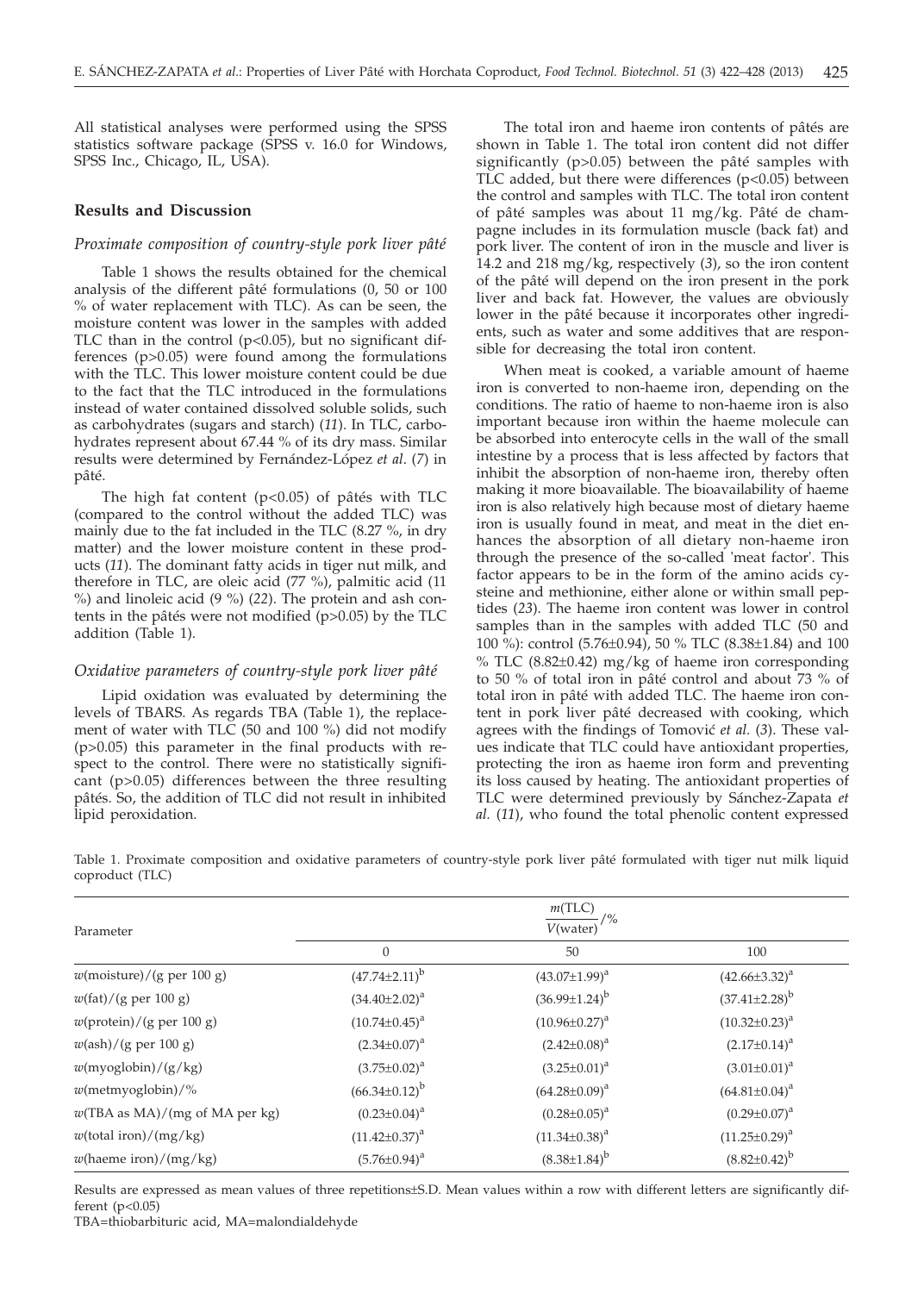as gallic acid equivalents (GAE) in TLC to be (169.8±10.5) mg/L. Phenolic compounds are presumably present in TLC because tiger nut contains phenolic acids. Parker *et al.* (*24*) identified some monomeric phenols in the tiger nut cell wall, including *p-*hydroxybenzoic acid, vanillic acid, *p-*hydroxybenzaldehyde, vanillin, *trans-p-*coumaric acid, *trans-*ferulic acid, *cis-p-*coumaric acid, *cis-*ferulic acid, and other dimeric phenols. Also, some phenols (*e.g.* organic or inorganic cleaning agents or disinfectants) can be found in the TLC as a result of food processing. Therefore, TLC can be considered a valuable source of natural antioxidants (phenolic compounds) with good antioxidant properties (mainly its reducing power and ability to inhibit lipid peroxidation) (*11*).

The total myoglobin mass fraction of pâtés did not show differences (p>0.05) among samples, its values ranging between 3.01 and 3.75 g/kg (on wet basis) (Table 1). However, the percentage of metmyoglobin differed (p<0.05) between the control and the samples with added TLC. The control pâté had the highest value (66.34 %) and the pâtés with 50 and 100 % TLC had values of 64.28 and 64.81 %, respectively. It seems that TLC acts as an antioxidant, avoiding the transformation of Mb into MMb.

# *Physicochemical properties of pâté samples*

The physicochemical properties of pâté samples are shown in Table 2. The addition of TLC increased the pH values ( $p$ <0.05), but did not modify the  $a_w$  values. The pH values obtained in this study were lower than those determined in the work of Fernández-López *et al.* (*7*). As regards its colour properties, the addition of 100 % TLC decreased lightness compared with the control (p<0.05), but the treatment with 50 % TLC did not cause any differences in this respect (p>0.05), although it resulted in a lower *L\** value (Table 2). The low *L\** values in samples with 100 % TLC could be attributed to the particles dissolved in the TLC, which would have decreased its lightness. The *L\** values in this study were higher than those determined by Fernández-López *et al.* (*7*) in ostrich liver pâté since the liver directly affects the *L\** values of this type of meat product and the higher the pork liver content, the lower the *L\**. The *L\** values decreased when TLC was added to the pâté because the solutes contained in

Table 2. Physicochemical properties of country-style pork liver pâté formulated with tiger nut milk liquid coproduct (TLC)

| Parameter  |                       | $\frac{m(TLC)}{V(water)}$<br>/% |                       |
|------------|-----------------------|---------------------------------|-----------------------|
|            | $\Omega$              | 50                              | 100                   |
| pH         | $(6.02 \pm 0.04)^a$   | $(6.07 \pm 0.03)^{ab}$          | $(6.14 \pm 0.04)^{b}$ |
| $a_w$      | $(0.972 \pm 0.002)^a$ | $(0.970 \pm 0.001)^a$           | $(0.973 \pm 0.003)^a$ |
| $L^*$      | $(57.22 \pm 0.96)^b$  | $(56.65 \pm 1.14)^b$            | $(55.26 \pm 2.73)^a$  |
| $a^*$      | $(6.37 \pm 0.32)^a$   | $(6.14 \pm 0.32)^a$             | $(7.75 \pm 1.45)^{b}$ |
| $h^*$      | $(15.34 \pm 0.70)^a$  | $(14.86 \pm 0.23)^a$            | $(14.18\pm0.78)^{b}$  |
| $C_{ab}^*$ | $(16.60a \pm 0.77)^a$ | $(16.08 \pm 0.29)^a$            | $(16.22 \pm 0.86)^a$  |
| $h_{ab}$   | $(67.46 \pm 0.31)^b$  | $(67.57 \pm 0.96)^b$            | $(61.40 \pm 0.56)^a$  |

Results are expressed as mean values of three repetitions±S.D. Mean values within a row with different letters are significantly different (p<0.05)

the TLC are starchy and may be totally or partially gelatinized. Starch gelatinization allows light penetration into the product and avoids light reflection, so *L\** values are lower. This effect was described by Chai and Park (*25*) in surimi gels. They reported that starch significantly reduced lightness of fish protein gels as its concentration increased, regardless of the cooking method. Yoon *et al.* (*26*) and Yang and Park (*27*) also reported that when starch concentration increased, gels became more translucent. They suggested that the decrease in lightness at higher starch concentrations occurs because of the partially swollen starch granules and the water that is consequently absorbed into the starch granules. Another possibility is related to the amount of amylose leaking from the starch granules into the system. When starch granules swell, they allow amylose to leak out into the system (*28*). Because amylose is linked as a linear chain, it has a tendency to align itself in a parallel way, leading to precipitation in a solution or retrogradation in the gel system. The retrogradation of starch normally forms a strong gel and contributes to opacity (*25*).

The addition of 50  $\%$  TLC did not modify (p $>0.05$ ) *a\** and *b\** values with respect to the control (Table 2). However, samples with 100 % TLC had higher *a\** and *b\** values ( $p$ <0.05) than the control and 50 % TLC samples. This indicates that TLC incorporates red and yellow compounds into the pâté, although the CIELAB values for TLC are *L\**=54.67, *a\**=–1.14 and *b\**=9.08 (*11*). Therefore, the effect of TLC on the *a\** and *b\** values would be due to the increased solute levels in the pâté that remove water from the product (solution effect).  $C_{ab}^*$  was not modified by the addition of TLC (p>0.05). The control and samples with 50 % TLC showed similar hue values ( $p > 0.05$ ), but samples with 100 % TLC had a lower hue value (p<0.05).

The reflectance spectra of the different pâtés formulated with TLC are shown in Fig. 1. Reflectance measurements are closely related to what the eye and brain see. Such measurements are a good method for examining the amount and chemical stage of pigments in meat *in situ*. Reflectance measurements are affected by muscle structure, surface moisture, fat content and additives (*29*). The reflectance spectra of all the samples studied were similar up to 400 nm (Fig. 1), and in the last part of the red spectrum (620–740 nm), where there were no statistically significant differences (p>0.05) in the reflectance percentages. This means that these wavelengths are isobestic. This plateau could be considered characteristic of cooked pork liver products, regardless of whether TLC is added or not. In the 410–450 nm zone, the TLC samples showed the same shape as the control (p>0.05) although the 50 % TLC sample had a higher reflection percentage (p<0.05). The addition of TLC had no effect on the shape of the pâté reflectance spectrum, with respect to the control (Fig. 1), indicating that the spectrum shape is not influenced by the addition of TLC, since TLC solutes are incorporated in the meat emulsion. The control and 50 % TLC samples did not differ significantly (p>0.05) in the 450–590 nm zone, but the 100 % TLC sample showed a lower percentage of reflection (p<0.05). This is because TLC solutes are starchy so they can be totally or partially gelatinized. Starch gelatinization allows light penetration into the product and avoids light reflection (*25*). TLC solutes reduce the amount of avail-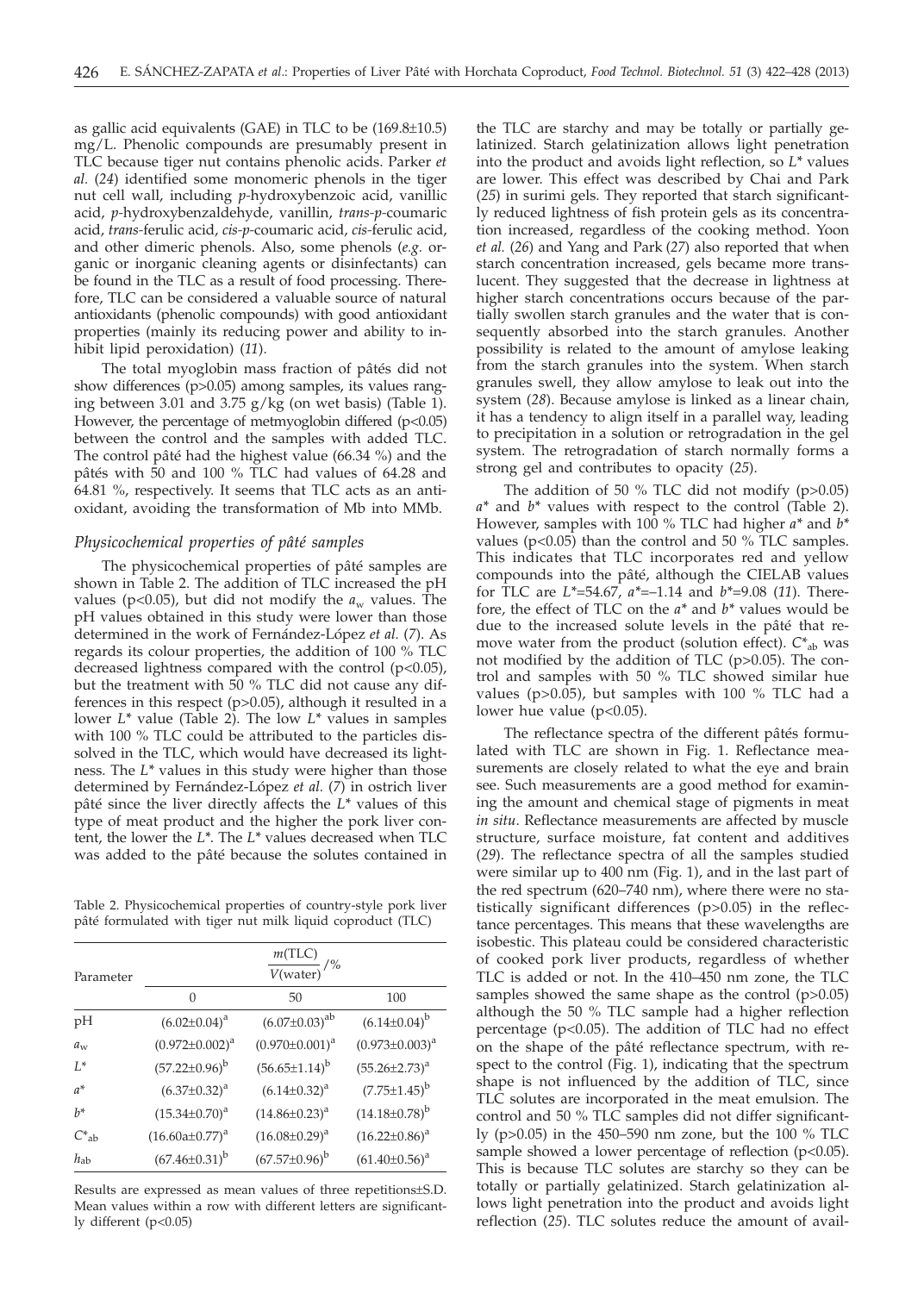

**Fig. 1.** Reflectance spectra of country-style pork liver pâté formulated with tiger nut milk liquid coproduct (TLC). The added water was replaced with TLC as follows: 0 (control), 50 and 100 %

able surface water, causing a decrease in the reflection spectrum without changing the spectrum shape. This effect can be seen in Fig. 1.

#### *Microbial counts of country-style pork liver pâté*

Microbial counts of the pâté samples formulated with TLC are shown in Table 3. The presence of enterobacteriaceae, mould or yeast was not detected in any of the samples. Pâté is a cooked product, so the heat treatment prevents mould, yeast and enterobacteriaceae from growing. Similar results in microbial growth were reported by Fernández-Ginés *et al.* (*30*) in vacuum-packed cooked sausages and by Fernández-López *et al.* (*7*) in country- -style pork liver pâté and in ostrich pâté. Also, total viable counts were similar  $(p>0.05)$  in all the studied samples. However, lactic acid bacteria and psychrotrophic bacteria counts were lower ( $p$ <0.05) in samples with 100 % TLC added, while the control and samples with 50 % TLC did not differ in this respect (p>0.05). This suggests that the substitution of water with TLC may have a preservative effect in this product, because it inhibits the growth of lactic acid and psychrotrophic bacteria.

Table 3. Microbial counts of country-style pork liver pâté formulated with tiger nut milk liquid coproduct (TLC)

|                                                                               | $\frac{m(TLC)}{V(water)}$ /% |                                                       |     |  |
|-------------------------------------------------------------------------------|------------------------------|-------------------------------------------------------|-----|--|
| Microorganism                                                                 | 0                            | 50                                                    | 100 |  |
|                                                                               | $N/(\log CFU/g)$             |                                                       |     |  |
| total viable counts                                                           |                              | $(2.62\pm0.13)^a$ $(2.83\pm0.02)^a$ $(2.60\pm0.00)^a$ |     |  |
| lactic acid bacteria                                                          |                              | $(2.46\pm0.15)^b$ $(2.46\pm0.15)^b$ $(1.69\pm0.70)^a$ |     |  |
| psychrotrophic bacteria $(2.30\pm0.30)^b$ $(2.59\pm0.44)^b$ $(1.63\pm0.25)^a$ |                              |                                                       |     |  |
| enterobacteriaceae                                                            |                              | $(0.00\pm0.00)^a$ $(0.00\pm0.00)^a$ $(0.00\pm0.00)^a$ |     |  |
| moulds and yeasts                                                             |                              | $(0.00\pm0.00)^a$ $(0.00\pm0.00)^a$ $(0.00\pm0.00)^a$ |     |  |

Results are expressed as mean values of three repetitions±S.D. Mean values within a row with different letters are significantly different (p<0.05)

# *Sensorial properties of pâté samples*

As regards the sensorial analysis of the pâté samples, the addition of 50 or 100 % TLC did not cause changes (p>0.05) in odour, juiciness, hardness, colour homogeneity or off-flavour in the analysed samples (Fig. 2). Samples with added TLC were perceived as less fatty and their colour was rated as less intense than that of the control samples; however, redness and yellowness measures were higher in samples with 100 % than in 50 % TLC and control, and also the fat content was higher in samples with added TLC.



**Fig. 2.** Sensorial analysis of country-style pork liver pâté formulated with tiger nut milk liquid coproduct (TLC). The added water was replaced with TLC as follows: 0 (control), 50 and 100 %

As regards the overall liking of the pâtés, the panellists scored the samples with 100 % TLC slightly higher  $(p<0.05)$  than the control and the samples with 50 % TLC.

#### **Conclusion**

The results obtained in this study clearly demonstrate that tiger nut milk liquid coproduct can be used as an ingredient in the elaboration of pork liver products (in this case, country-style pork liver pâté). The pork liver pâtés obtained using this liquid coproduct (50 and 100 % of water replacement) had a similar protein and ash content, but moisture mass fraction decreased, and fat content increased slightly. However, pâtés with added TLC had a higher haeme iron content, and showed a